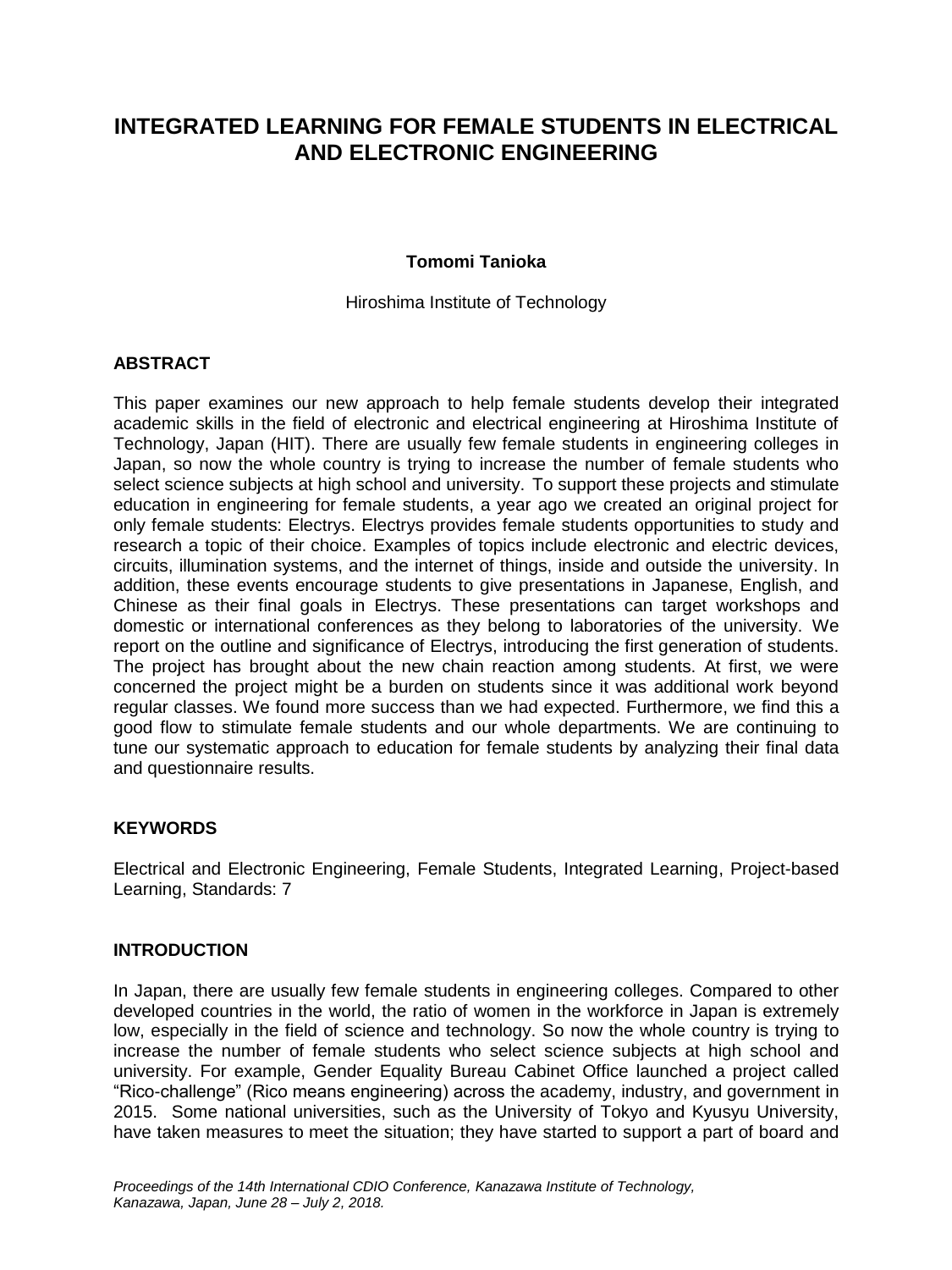lodging charge for female students or give preferential treatment with a matriculation for them. Also, our university has already established an organization called JCD Center, Joshi (girls in Japanese) Career Design Center, to help female students to plan a future path through their college lives. To support these projects and stimulate education in engineering for female students, a year ago we created an original project for only female students: Electrys. Electrys is an integrated learning program for extracurricular activities, learning from CDIO Standard 7 as a guiding principle. CDIO Standard 7 is considered as one of the most effective ways to build integrated learning projects for young engineers both practically and ideally. This paper reports on the first generation of students in Electrys, with reference to CDIO principles. The outcome of the project showed positive results, as evidenced by survey feedback from students.

# **DESIGN PRINCIPLE OF ELECTRYS**

Electrys has three outstanding features:

- 1. Only for female students can participate.
- 2. Electronic and electrical engineering major
- 3. Integrated learning

In addition, the project is modeled on CDIO Standard 7, although it is not regarded as a regular course.

# *Female Only*

Owing to various kinds of policies and campaigns conducted by the academy, industry and government, female students majoring in engineering at higher education have been increasing for several decades in Japan. The percentage of female students is, however, still much lower than that of male students. For example, only ten percent of engineering at HIT are female now. For instances, 301 students enrolled in the department of electronics and computer engineering, of whom 6 are female, and 372 enrolled in the department of electrical system engineering, of whom 11 are female. In order to help female students develop both their academic skills and personal, interpersonal abilities, we have started to create a new environment as follows:

- A room for only female students (we call Joshi-room)
- A female tutor
- A tie-up with JCD Center in HIT

There are a desktop computer, printer, whiteboard, table, couch, fridge, microwave, some chairs, cushions and personal lockers in the Joshi-room. The floor is covered with a soft carpet, so they can take off their shoes there. The room is designed so that students can study, have lunch, and relax. Furthermore, a female teacher is mainly in charge of supporting them, in addition to their regular tutors. Students can consult with her about various kinds of matters, and at the same time, the teacher can get to know their situation and give encouragement. After preparing a suitable environment for their school lives, female students, about 8 students (5 first-year and 3 second-year students), began to meet, talk and study together in the Joshi-room. Then, they decided to name their group "Electrys," a neologism expressing the plural form of electronic plus electrical, by themselves, adopting projects in the JCD Center. That is why Electrys not only represents the team-name for female students majoring in electronic and electrical engineering, but also refers to the project which supports their whole school lives. In this way, Electrys launched new activities in 2016 through both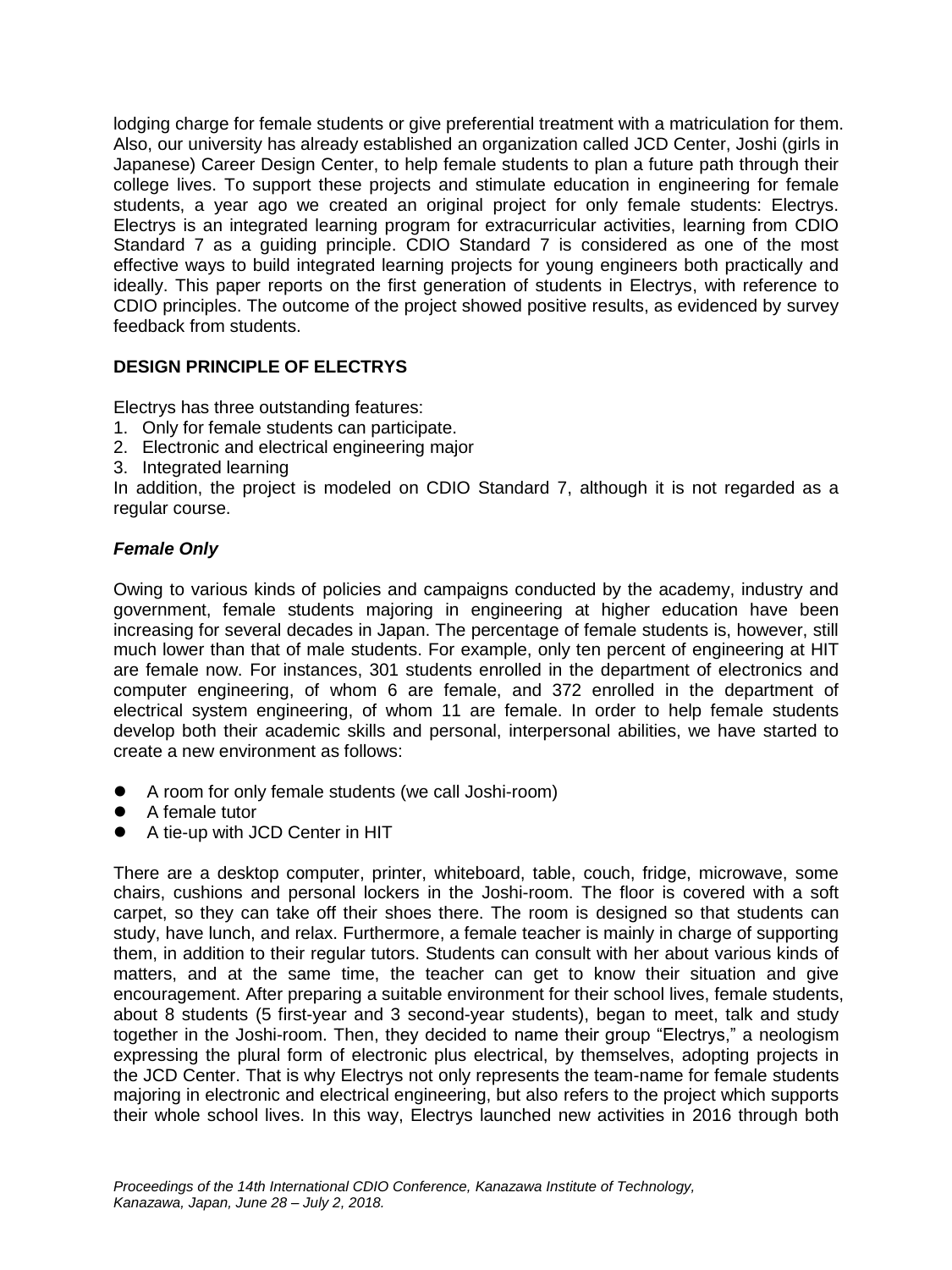inside and outside the university. The themes of these events include electronic and electric devices, circuits, illumination systems, and the internet of things, based on their major.

# *Electrical and Electronic Engineering in HIT*

In HIT, electrical and electronic engineering major consists of two departments; electronics and computer engineering, and electrical system engineering. These two departments are also divided into 6 fields as follows:

Electronics and computer engineering:

- Electronic devices
- Circuits and computers
- Information and communication

Electrical system engineering:

- Energy system
- **•** Information and communication systems
- Computer system

One of the purposes of the project is to help students learn their own major while they take two years of courses covering engineering fundamentals and liberal arts. The project gives students opportunities to investigate research topics and potential areas of specialization earlier than other students. From November in 2016 to December 2017, Electrys carried out 5 events related to their study, selecting areas of interest.

|   | Date        | Event         | <b>Task and Specialty</b>                       | Purpose            |
|---|-------------|---------------|-------------------------------------------------|--------------------|
|   | Dec.<br>6.  | Christmas     | How to make a candle using LED: electronic      | International      |
|   | 2016        | party         | circuit and LED light                           | exchange           |
| 2 | 25,<br>June | <b>Sports</b> | How to make a lighting card with an Aglc        | Making fun with    |
|   | 2017        | event         | circuit marker: LED light, illumination system, | kids               |
|   |             |               | and handcraft                                   |                    |
| 3 | July 16 &   | Open          | Let's take pictures in projection mappings and  | Introduction<br>0t |
|   | 20,<br>Aug. | campus        | have experience of VR: illumination system      | departments        |
|   | 2017        |               | and computer system                             |                    |
| 4 | 30.<br>Oct. | Halloween     | How to make a kaleidoscope: handcraft and       | International      |
|   | 2017        | Party         | Japanese "monodzukuri" (manufacturing)          | exchange           |
| 5 | 19.<br>Dec. | Christmas     | lighting<br>How to<br>make a<br>dome:<br>snow   | International      |
|   | 2017        | party         | handcraft, electronic circuit, and LED light    | exchange           |

#### *Integrated Learning with Project-based Learning and Workshop Style*

Table 1 describes five Electrys events. All events aim to achieve project-based learning, so students make plans for events, discuss their topics, study their specialties, exchange ideas, decide who does what, and ask teachers for advice. Except for open campus, these are held in a workshop style. The workshop format can be used to promote personal growth, teach professional skills, or create change within existing systems. Workshop provide an effective short-term training method that can be used in a wide array of settings with an infinite number of topics (Brooks-Harris et. al., 1999). Events culminate presentations. Furthermore, students used three languages, English, Chinese, and Japanese, in the Halloween and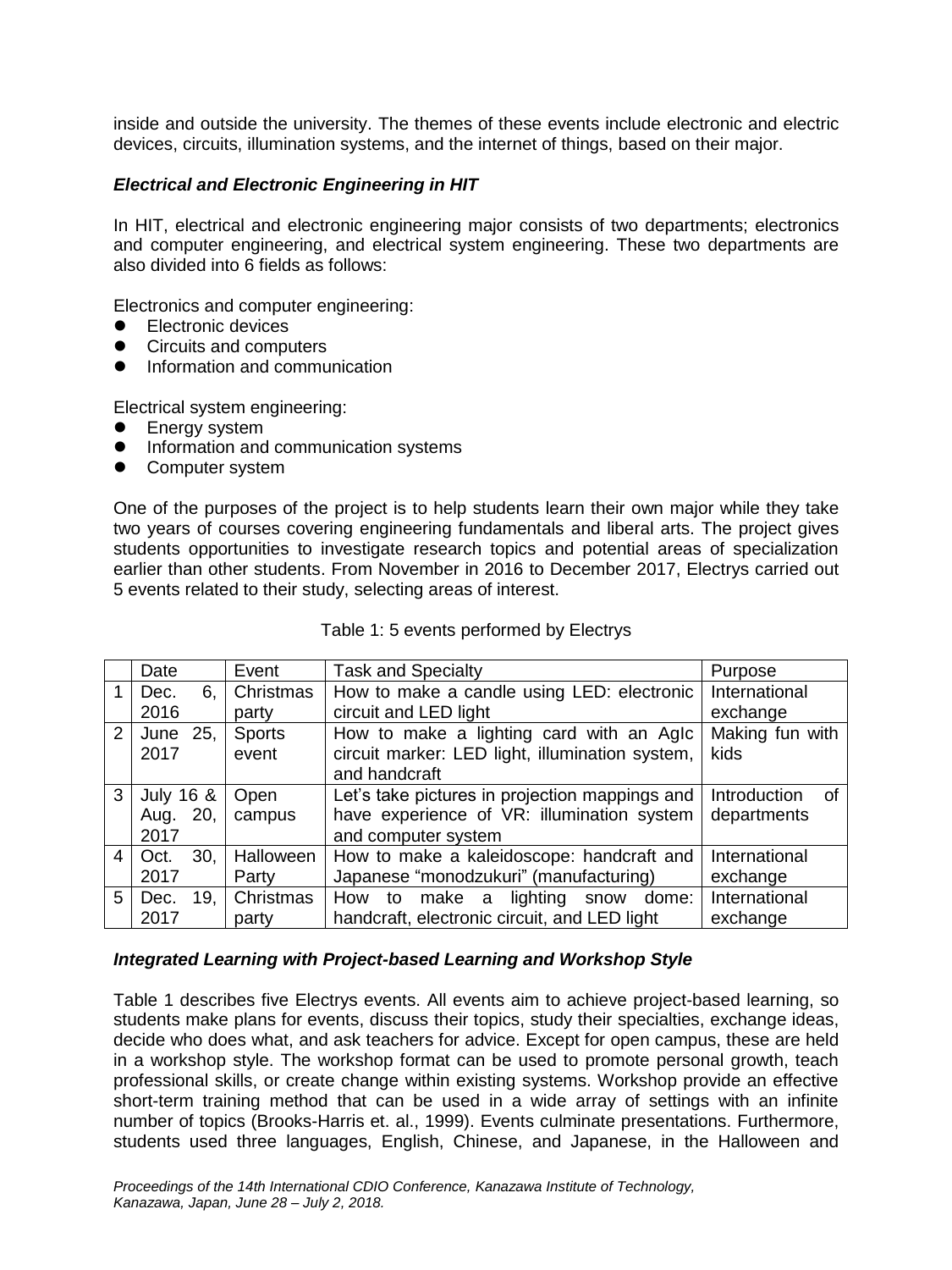Christmas parties. Basically, all of 5 first-year students joined in all these events from the beginning to at the end. The first event in 2016, 3 second-year students joined in. When they became third years, they were in charge of coaching positions in Electrys. In four events in 2017, 5 new-students participated in and supported seniors. These events can help reverse a decline in academic standards, help students find topics they enjoy and make new connections with peers. Through discussing these projects in the Joshi-room, planning their schedule, cross-checking results, and making their presentations, the students improve their professional knowledge, communication ability, problem-solving ability, and creativity. This is in accordance with the purposes of integrated learning reported by Helsinki Metropolia University (Karth et al., 2016). With these events, two departments cultivate these abilities and helps our graduates be more effective in their future lives. Companies nowadays expect new employees with high communication skills. Needless to say, projects like Electrys for male students to brush up both their academic and communication skills have already established in our department.

# *CDIO Standard 7*

CDIO Standard 7 explains how to implement an integrated curriculum plan. The project must be interdisciplinary and engage students' personal skills (CDIO, 2010). It is necessary for engineers to have not only professional knowledge and technical skills but also communication ability, logical thinking ability, problem-solving ability, and expressiveness. According to surveys conducted by the Japan Federation of Economic Organization, communication ability has been classified for the past 12 years as the most crucial skill for job-seekers by companies looking for new hires (JFEO, 2016). Therefore, CDIO Standard works to lead and create projects according to the following criteria, given in Table 2 below (CDIO, 2010).

# Table 2: CDIO Standard 7 criteria

| 5   Courses are regularly evaluated and revised regarding their integration of learning    |  |  |
|--------------------------------------------------------------------------------------------|--|--|
| outcomes and activities.                                                                   |  |  |
| 4 There is evidence of the impact of integrated learning experience across the curriculum. |  |  |
| 3   Integrated learning experiences are implemented in courses across the curriculum.      |  |  |
| 2   Course plans with learning outcomes and activities that integrate personal and         |  |  |
| interpersonal skills with disciplinary knowledge has been approved.                        |  |  |
| Course plans have been benchmarked with respect to the integrated curriculum plan.         |  |  |
| There is no evidence of integrated learning of disciplines and skills.                     |  |  |

Learning from the criteria as a guiding principle, the project Electrys is summarized in Figure 1, as referring to integrated curriculum examples at Singapore Polytechnic (Crawly et al., 2014). Electrys functions properly to develop students' both disciplinary knowledge and personal, interpersonal skills.

In each event, students analyze results, reconsider their performances, research participants' needs, brainstorm their ideas, and co-create their solutions with teachers' advice. In addition, they learn English and Chinese. In the process, they can use competencies like questioning, critical thinking and teamwork and communication skills, as well as the skills of "conceive, design, and implement" (Crawly et al., 2014).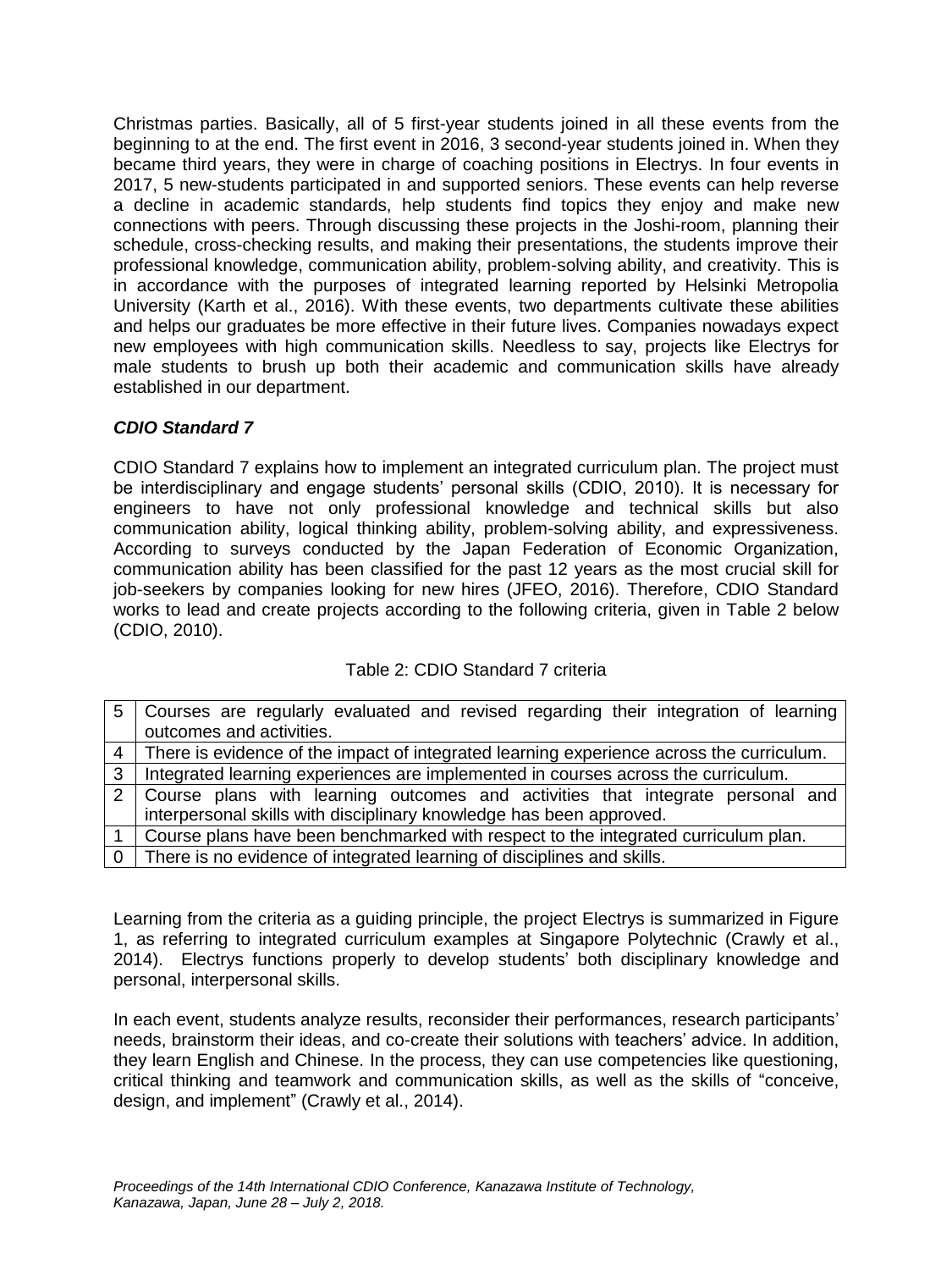

Figure 1: Cluster of integrated learning for Electrys

# **RESULTS**

In Table 1, there are 2 Christmas party events. At the event in 2016, students used a simple electronic circuit and LED light to make Christmas candles. Since they had learned just engineering fundamentals and liberal arts, they did not have enough knowledge of electrical and electronic engineering. In 2017, they tried to make more full-scale electronic handicrafts; attempting to use capacitors, inductors, and wireless power transmission by pursuing extensive studies. They gathered information and asked many teachers to improve their skills. Finally, they succeeded in making LED light shine inside snow domes. As a result, the number of participants in 2017 was 48, while the one in 2016 was only 22. Most of participants gave good feedback in questionnaires. Moreover, the project Electrys brought about positive feedback by the first generation of 5 students in the questionnaire's results:

- Question No. 1:
	- "Do you think that the Joshi-room plays a good role for you?"
- Answers: Yes: 5 students, No: none
- Question No. 2:
	- "Explain briefly the reason for question No. 1."
- Answers:

Female students can relax there. They can find a place where they belong. They can promote their projects freely. The Joshi-room makes it easier for them to come to school. They get to like school. They have a place where they can go whenever they want to.

Question No. 3:

"Do you think that the project Electrys plays a good role for you?"

 Answers: Yes: 5 students, No: none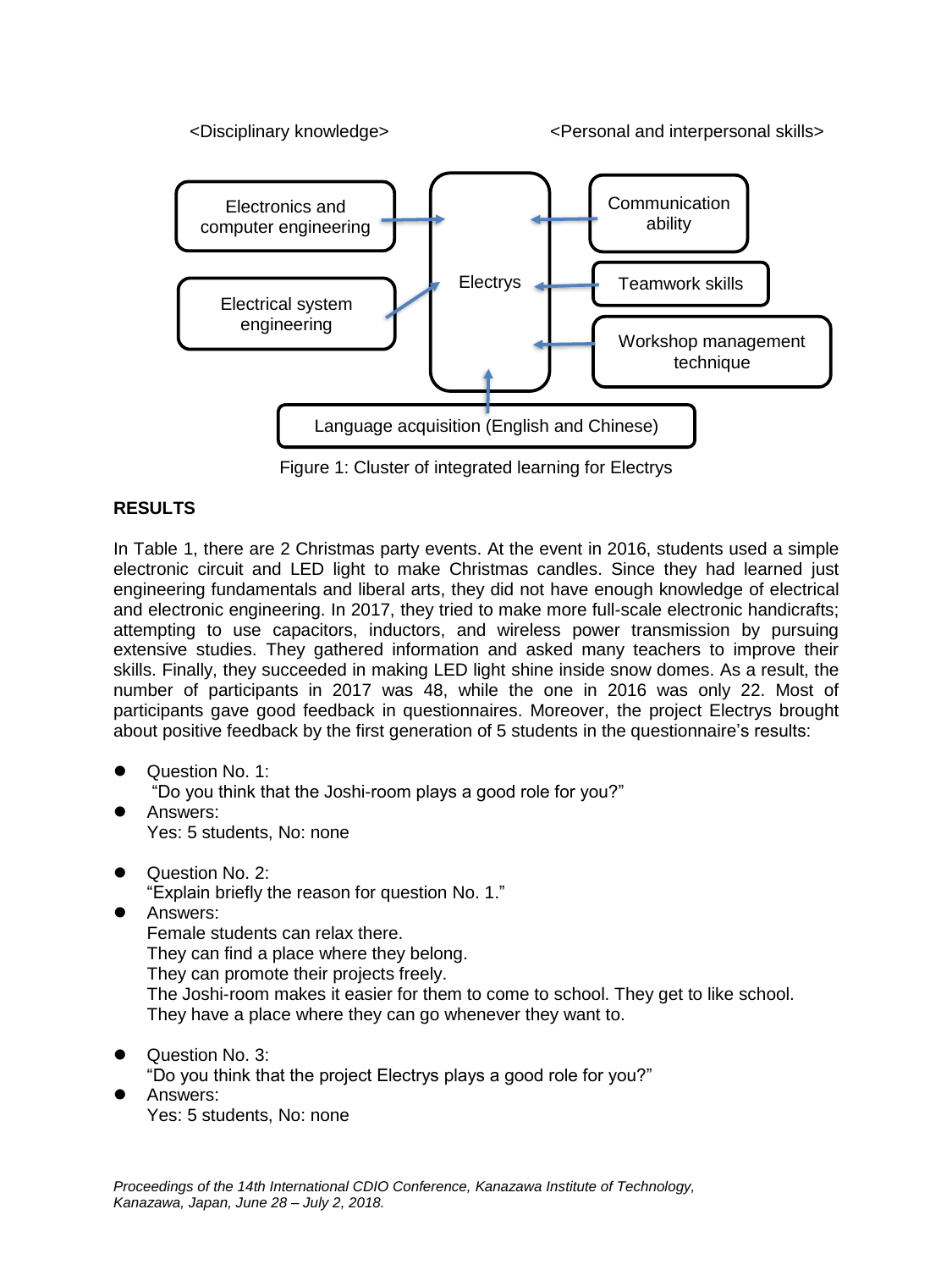Question No. 4:

"Do you think that what 'Electrys' is for you?"

Answers:

A friendly group with which they can do whatever they want to do, seriously and happily, with responsibility, using PDCA circle by themselves.

The group that made electronic handcarts reported close friendship. They can enjoy electronic things.

● Question No. 5:

"What do you want to try in Electrys?"

**•** Answers:

To have study tours and collaborate with companies.

To introduce Japanese "monodzukuri" to foreigners in English.

To hold events outside universities more.

To try business projects.

To make research presentations in domestic or international conferences.

● Question No. 6:

"Do you think that you acquired disciplinary knowledge on your specialty through Electrys?" "What was the most useful thing your learned?"

Answers:

How to create an enjoyable workshop efficiently within their budget through discussion.

They could practice the knowledge they learned in regular classes.

How to put into organize a project.

They reviewed what they learned in their courses, especially the basic theory for electronic circuits. Also, they applied the knowledge they had learned for two years to workshops.

Abilities to negotiate with others and plan carefully through proposing projects and carrying out workshops.

Before negotiating, they discuss thoroughly, such as how big the place they need, how many people they need, and what and when they should prepare. They repeated these processes several times.

Abilities to plan something and put it into practice.

They really understood what they learned in regular courses by means of putting into practice their basic knowledge of "monodzukuri."

Each of them played their roles with responsibility. As a result, the whole group showed what they could do in their own sphere.

● Question No. 7:

"Please give your ideas on how to improve the Electrys project."

**Answers:** 

Because the joshi-room is a relaxing place to be, they just enjoy talking and staying together without seriously discussing workshops. They want to try make a habit of holding serious meetings in other places.

To manage their costs more efficiently.

To study methods to make more formal materials and presentations that can pass muster in the business world. They want to attain business-level ability.

As these questionnaire's results indicate, students are really satisfied with the project Electrys; they put the knowledge they learned in regular classes into practice in events and